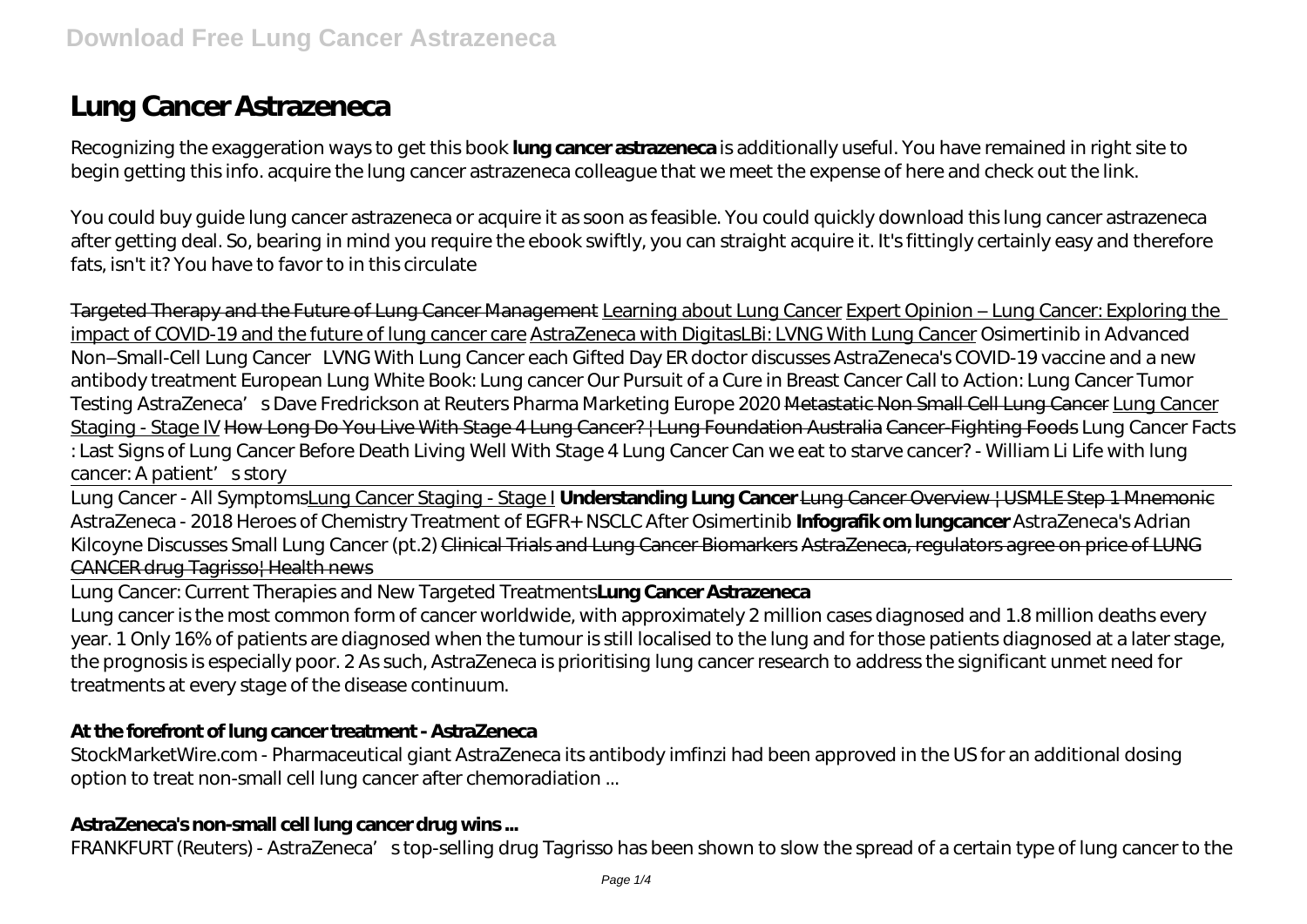brain when diagnosed at an early stage, the British drugmaker...

## **AstraZeneca says Tagrisso shown to slow lung cancer ...**

AstraZeneca has also promised to pay up to \$1bn if the treatment, which it hopes to use for lung and breast cancers, gets approval from regulators and up to \$4bn (£3.1bn) more if it sells as hoped....

## **AstraZeneca agrees to pay up to £4.7bn for cancer drug ...**

Pharmaceutical giant AstraZeneca its antibody imfinzi had been approved in the US for an additional dosing option to treat non-small cell lung cancer after chemoradiation therapy and previously treated advanced bladder cancer.

## **AstraZeneca's non-small cell lung cancer drug wins ...**

SJMC, in collaboration with pharmaceutical companies AstraZeneca and Pfizer, has launched an innovative subsidised patient access programme called NEXUS 2.0. Under this initiative, patients with advanced lung cancer can benefit from rapid comprehensive genetic NGS profiling of their cancers at substantially reduced costs.

## **SJMC Touts Breakthrough Technology For Lung Cancer ...**

Progress for AstraZeneca on cardiovascular, COPD and lung cancer drugs. A number of advances for AstraZeneca's drugs have been confirmed. Forxiga (dapagliflozin) has been recommended for an indication extension of its marketing authorisation in the European Union for the treatment of symptomatic chronic heart failure with reduced ejection fraction in adults with and without type-2 diabetes (T2D).

## **Progress for AstraZeneca on cardiovascular, COPD and lung ...**

AstraZeneca will collaborate with ArcherDX, a genomic analysis company focused on precision oncology, to use personalised cancer monitoring to detect minimal residual disease (MRD) in patients with early-stage non-small cell lung cancer (NSCLC). ArcherDX's personalised assay will be used in AstraZeneca's recently launched Phase III MERMAID-1 trial to evaluate the effect of adjuvant treatment with Imfinzi (durvalumab) plus chemotherapy versus chemotherapy alone on disease-free survival (DFS).

## **AstraZeneca collaborates with ArcherDX to use personalised ...**

AstraZeneca in lung cancer. AstraZeneca has a comprehensive portfolio of approved and potential new medicines in late-stage development for the treatment of different forms of lung cancer spanning different histologies, several stages of disease, lines of therapy and modes of action.

## **Investegate |AstraZeneca PLC Announcements | AstraZeneca ...**

Lung cancer is at the forefront of AstraZeneca′sresearch and development focus. Our expanding portfolio aims to provide medicines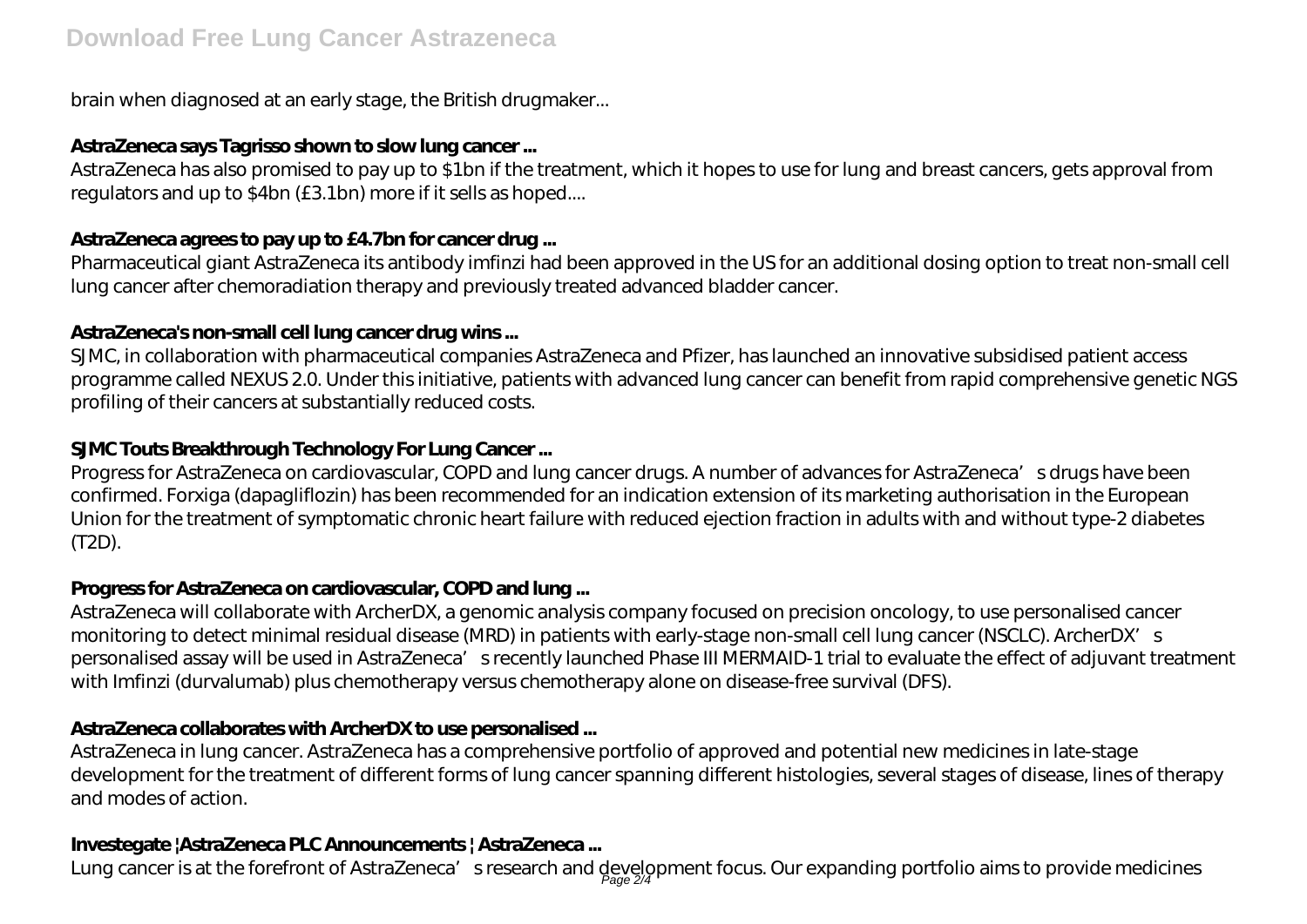that can improve outcomes at every stage of the disease. But we know if we are to make meaningful progress for lung cancer patients, we cannot work alone.

#### **Oncology - Our therapy areas - AstraZeneca**

This episode of the pharmaphorum podcast focuses on lung cancer, with AstraZeneca's VP, Global Franchise Head, Tagrisso TDR (Tumour Drivers and Resistance) Patrick Connor explaining why the disease...

#### **AstraZeneca and lung cancer: the pharmaphorum podcast**

Oncology is a strategic priority and rapidly growing business for AstraZeneca. Lung Cancer is our prioritized tumor type where we not only have a strong presence and leadership but where we have bold ambition to leverage the same and drive towards cure for these patients.

#### **Lung Cancer Commercialization Lead at AstraZeneca**

Funding for the Lung-MAP study was provided by the National Cancer Institute and by AbbVie, Amgen, AstraZeneca, Bristol Myers Squibb, Genentech and Pfizer through the Foundation for the National Institutes of Health, in partnership with Friends of Cancer Research.

#### **New protocols, precision approaches ahead for lung cancer**

Nov. 23, 2020 -- Pharmaceutical company AstraZeneca announced Monday morning that its coronavirus vaccine is on average 70% effective in preventing COVID-19. The news comes after Pfizer and ...

## **AstraZeneca Says COVID-19 Vaccine 70% Effective**

AstraZeneca in lung cancer AstraZeneca has a comprehensive portfolio of approved and potential new medicines in late-stage development for the treatment of different forms of lung cancer spanning...

## **AstraZeneca PLC Tagrisso adjuvant lung cancer US Priority ...**

AstraZeneca' s Imfinzi (durvalumab) has been approved in the US for an additional dosing option, a 1,500mg fixed dose every four weeks, in the approved indications of unresectable Stage III non-small cell lung cancer (NSCLC) after chemoradiation therapy (CRT) and previously treated advanced bladder cancer. This new option is consistent with the approved Imfinzi dosing in extensive-stage small ...

## **Imfinzi approved in the US for less-frequent, fixed-dose use**

AstraZeneca announced on Friday that ' ... a 1,500mg fixed dose every four weeks in the approved indications of unresectable stage-3 non-small cell lung cancer after chemoradiation therapy, ...

## **AstraZeneca gets US approval for additional Imfinzi dosing ...**

Read and watch lung cancer stories from real patients coping with their diagnosis to diet and fitness. Find out how people have tackled